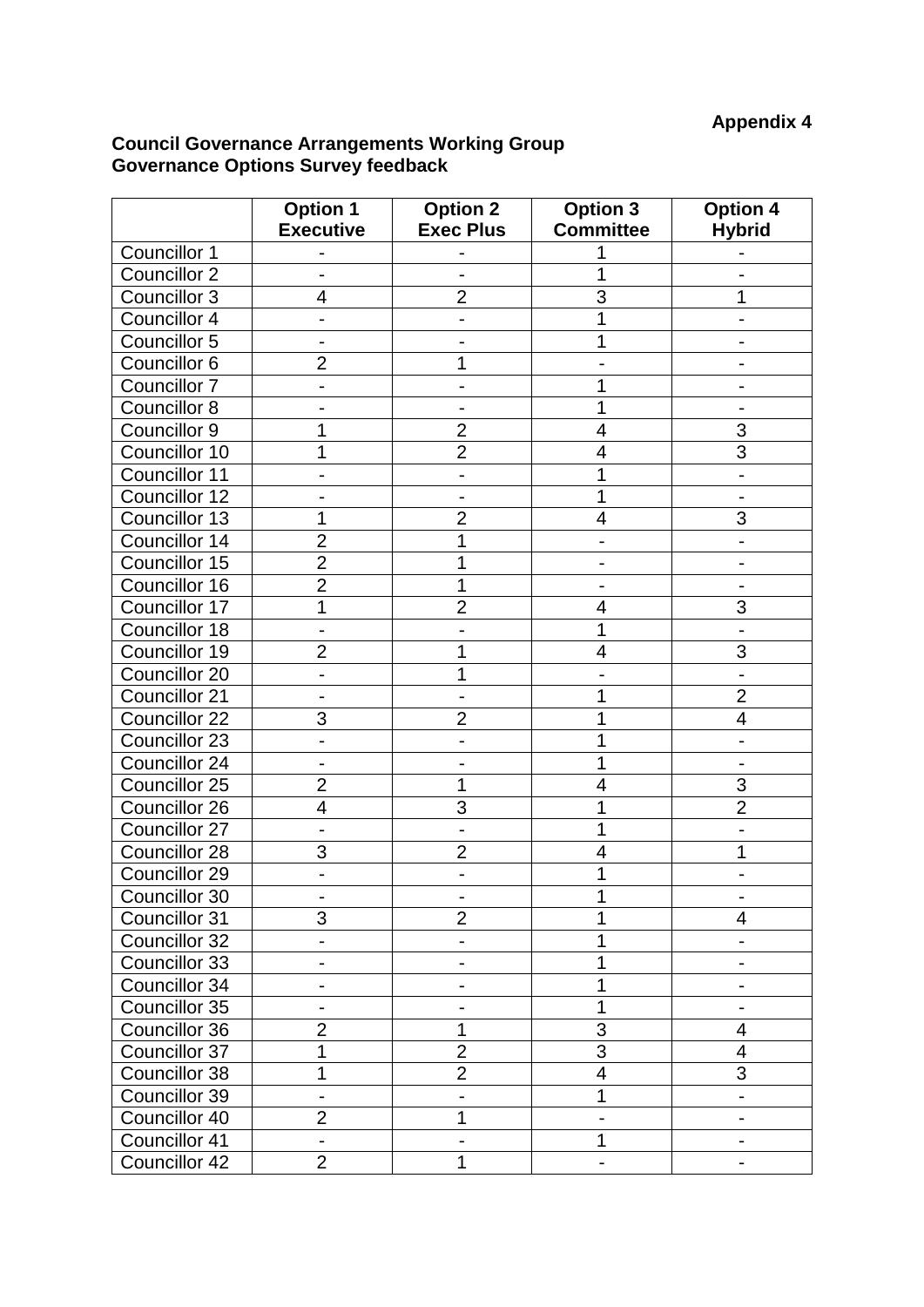|                      | <b>Option 1</b><br><b>Executive</b> | <b>Option 2</b><br><b>Exec Plus</b> | <b>Option 3</b><br><b>Committee</b> | <b>Option 4</b><br><b>Hybrid</b> |
|----------------------|-------------------------------------|-------------------------------------|-------------------------------------|----------------------------------|
| Councillor 43        | 2                                   |                                     |                                     |                                  |
| Councillor 44        |                                     |                                     |                                     |                                  |
| Councillor 45        |                                     |                                     |                                     |                                  |
| Councillor 46        | 4                                   | 3                                   |                                     | 2                                |
| Councillor 47        |                                     |                                     |                                     |                                  |
| <b>Councillor 48</b> |                                     |                                     |                                     |                                  |
| Councillor 49        |                                     | $\overline{2}$                      | 4                                   | 3                                |
| Councillor 50        |                                     | $\mathcal{P}$                       | 4                                   | 3                                |
| Councillor 51        |                                     |                                     |                                     |                                  |
| Councillor 52        |                                     |                                     |                                     |                                  |
| Councillor 53        |                                     |                                     |                                     |                                  |
| Councillor 54        |                                     |                                     |                                     |                                  |
| Councillor 55        |                                     |                                     |                                     |                                  |
| Councillor 56        |                                     |                                     |                                     |                                  |
| Councillor 57        |                                     |                                     |                                     |                                  |
| Councillor 58        |                                     |                                     |                                     |                                  |
| <b>TOTAL</b>         | 10                                  |                                     | 28                                  | 2                                |

Note\* - As Cllr Hill has resigned with immediate effect the number of SWT Cllrs is 58 The listing above has been done in a random order so as to ensure that responses are anonymous.

In terms of Member's first preference the totals are:

- $\bullet$  Executive/Executive plus = 21
- Committee System  $= 28$
- $\bullet$  Hybrid System = 2
- 7 Councillors have not yet responded.

If you remove Hybrid as the least favoured option (and consider the two Councillors second option) the figures then become:

- $\bullet$  Executive/Executive plus = 23
- Committee System  $= 28$
- 7 Councillors have not yet responded.

In terms of the option that people classed as their least favourite i.e. score of 4, the figures are, as follows:

- $\bullet$  Executive/Executive plus = 3
- Committee System = 10
- $\bullet$  Hybrid System = 4
- 34 Cllrs declined to rank an option as their least preferred option.
- 7 Councillors have not yet responded.

**Comments** 

**General**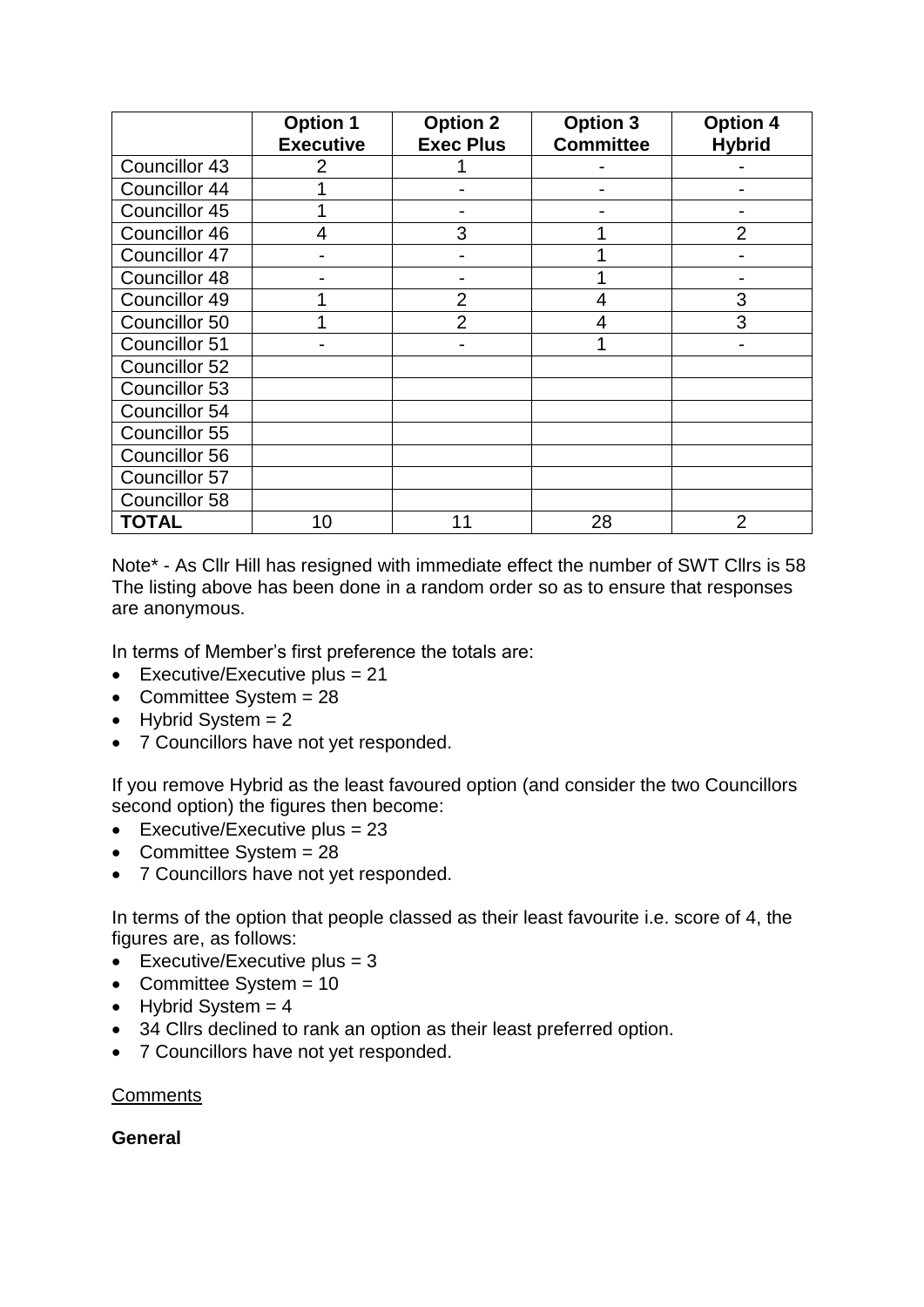My last choice would be to go back to the old Committee system, a time consuming Committee process which would not expedite decision making. The third choice (Hybrid) although more expense could I believe bring some benefits in decision making and understanding.

I have also sent in the circulated form for completeness. However I wish that the attached be registered with all members of the working group as my survey response.

As we are the life support stage of SWT, I think that option 1 and 2 are the most pragmatic taking on board external issues and public perception.

My ultimatum view is a compromise of systems, albeit I am wary of the implications on staff time. If the constitution can be amended to allow the constitution to be changed anytime in the year, i.e. on governance arrangements, my preference of options remain. However, if this is not the case and the change of system would need to be voted on by May, which for me would be vastly inadequate preparation time, I would switch my first and second preference around. The crucial flaw in Option 3 is a lack of leadership.

My vote is for The third choice with Committee system it allows greater involvement by all councillors. I'm not saying the current system is no good but that personally we could do better I don't see any value in the fourth option to me it just appears bureaucratic

I think in an ideal world I'd be supporting a hybrid system, but based on the costs shown I think that's a non starter. I would also theoretically support an additional Scrutiny committee as our current agendas are regularly over burdened. However, as there are only two years left for the lifespan of this Council I see no benefit in changing the current system and will therefore support that option. I believe this whole exercise has been unnecessary and has needlessly used valuable resources in your governance team.

I am mindful that in order for Council decisions to have a proper basis which cannot be legally challenged, the system that gives rise to them has to be grounded in a formally adopted Constitution. Members have to accept that they cannot adopt a new system on the hoof, but that the Constitution will have to be changed and adopted first before any new system can operate; and we have to accept that as a process that cannot be rushed. The elephant in the room remains FOLGIS. It seems to me a monumental waste of Officer time and resources to be making changes that might only last for a few months.

Final comment. As unitary appears to be Central Government's preferred option in just over 2 years I find this whole operation pointless and a waste of officer time.

Expensive change shortly before moving to a new Unitary Council(s) is an unwise use of resources.

Sorry am not bothering to rank – option 3 all the way - none of the other options have ANY merit. If we are going to do governance reform, as we must, let us do it properly. I would not underestimate the urgent need for change – many of us new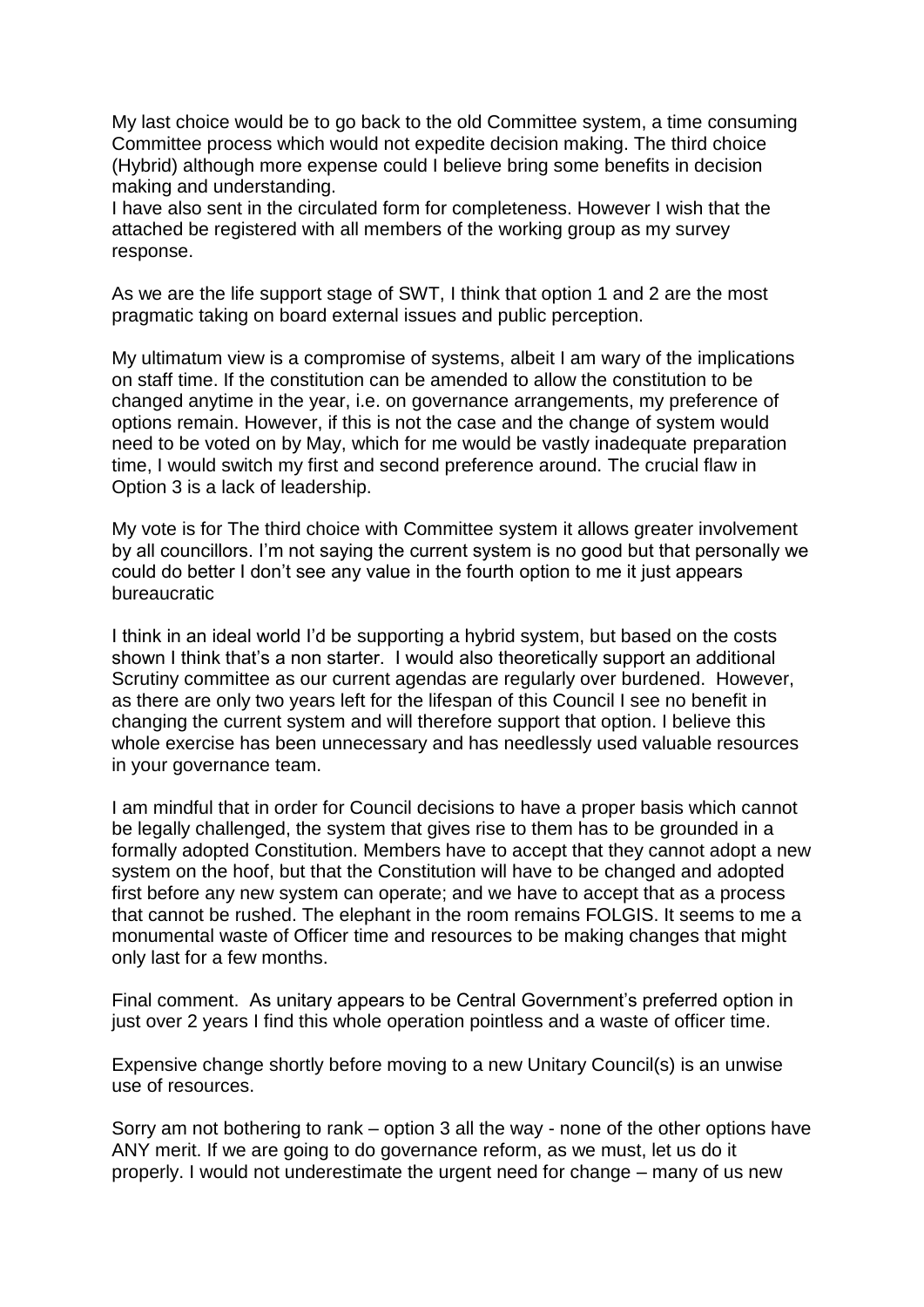councillors feel completely disillusioned, we feel we are prevented from doing our jobs effectively in serving our communities by the rotten governance system where a group of 9-10 hog power and ignore the rest. The democratic deficit is appalling!!!!

I appreciate we've been asked for to rank the options, however the only option I would choose is option 3. To rank the remaining options would be misleading, as I wouldn't vote for them. My only concern is the cost of changing systems (officer time) with Unitary becoming a reality in May next year.

The existing arrangement seems on the face of it to be the preferred option, it does suffer from the closing down and stifling of discussion from the majority party particularly if the Council Chair is from that same party. It would seem to me that any change at the current time would bring unnecessary expensive change on the very eve of moving to a new Unitary Council(s) a complete waste of money and time.

### **Option 1 – Executive arrangements i.e. staying as we are**

As we are the life support stage of SWT, I think that option 1 and 2 are the most pragmatic taking on board external issues and public perception.

I do not like the Exec system because it favours political parties by allowing a small cabal of Councillors in a ruling group to dominate a Council and stifle debate. Under the Exec system backbench and opposition Councillors have little opportunity to get involved and are little more than voting fodder.

Too little engagement with wider membership on key decisions, resulting in limited perspectives and narrow decisions.

I believe that having an executive does allow for simple representation for the different functions for the public and press. It also allows for Mundane or emergency decisions to be made more easily. However it can mean decisions that would interest councillors and the public in ways that are unexpected can be decided without consultation.

The current system is not democratic. Many members feel disenfranchised and unable to be involved in the decisions which affect the electorate who put their trust in them to act on their behalf.

We can't stay as we are

The present system doesn't allow non-Exec councillors enough influence in decision making. Officers and the Executive decide on proposals and then present to Full Council, often without sufficient notice, and the chance to amend and fully understand what is being proposed. There aren't enough committees and one committee, Licensing, rarely ever meets.

In my view the current arrangements are the most efficient and accountable so far devised to run a Political Authority (which SWAT is likely to remain).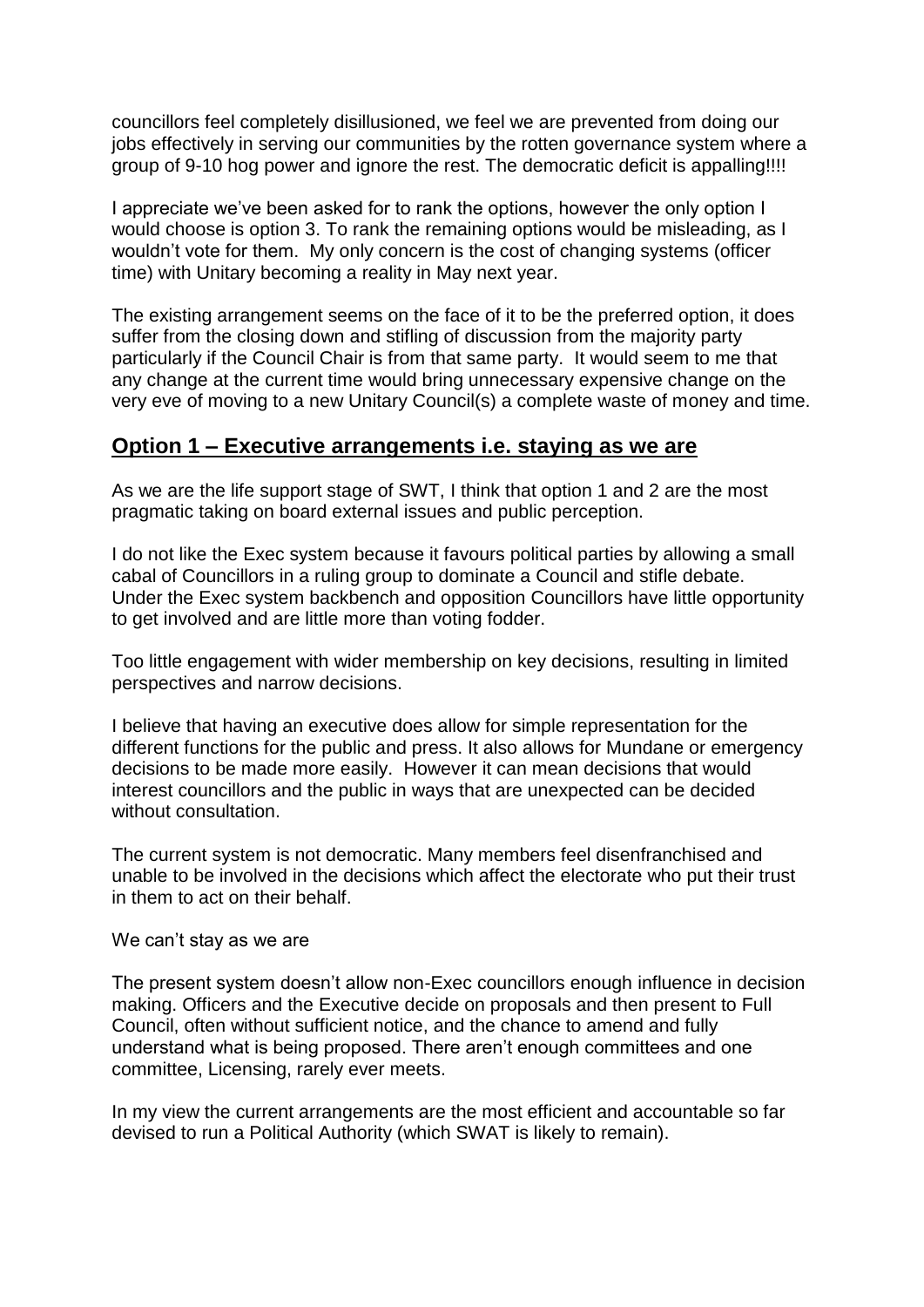We should move away from any option involving a one-party Executive or Cabinet. Having a one-party Executive is a hindrance to the fair and efficient operation of the council. It compounds the problems of the unfair first past the post voting system by allowing a minority to run the council. These tensions increase in councils, such as SWT, where the largest group hold a small majority of the seats. More groups and councillors should be genuinely involved in decisions, which is likely to lead to more factors being taken into account and better decisions taken. The Executive system has many other problems, including a lack of transparency and a blurring of accountability between officers and portfolio holders, with many decisions apparently being taken behind closed doors. Because Portfolio Holders are firstly chosen because of their party colours, some appear to lack competency in doing the job, which is bad for the council and the communities we serve

### Best option

This simply is not getting the best out of elected councillors and their knowledge of their community's and their own expertise and skills.

Don't feel this is working as well as it might. Insufficient buy in from councillors.

Although as a party we would like a committee system I don't think this is practical in the time left before unitary so I would be willing to stay as we are. I personally think we should just leave things as they are. We have more than enough to deal with right now without having to waste officers' time on this when who knows what will be happening later this year and into next.

I think option 1 has served the council very well.

Being this close to a new kind of administration ie unitary we should be focusing our time money and officers on the future of democracy not on changing something that may only be in existence for 1 year

This would be completely unacceptable. Lib Dems took control of SWT on basis of a manifesto which committed to introducing a modern committee system. The current arrangements mean councillors outside the Executive are little more than 'windowdressing'/ 'useful idiots' rather than able to exercise any real power or involvement and this in turn impacts on the quality of decisions and public policy interventions. Anything that retains powers in the hands of Leader and handpicked bods is a NO GO in my book.

This arrangement is fairly effective and agile but it has led to complaints about the joint audit & governance scrutiny being overworked.

The system has only got to last 2 years until unitary, it is cheap and all understand how it works. To change to any other system will be more expensive and take at least a year to get it to run smoothly.

The only viable option in my view is the introduction of a Full Committee system no later than April 2021. The Executive arrangement is not working for most Councillors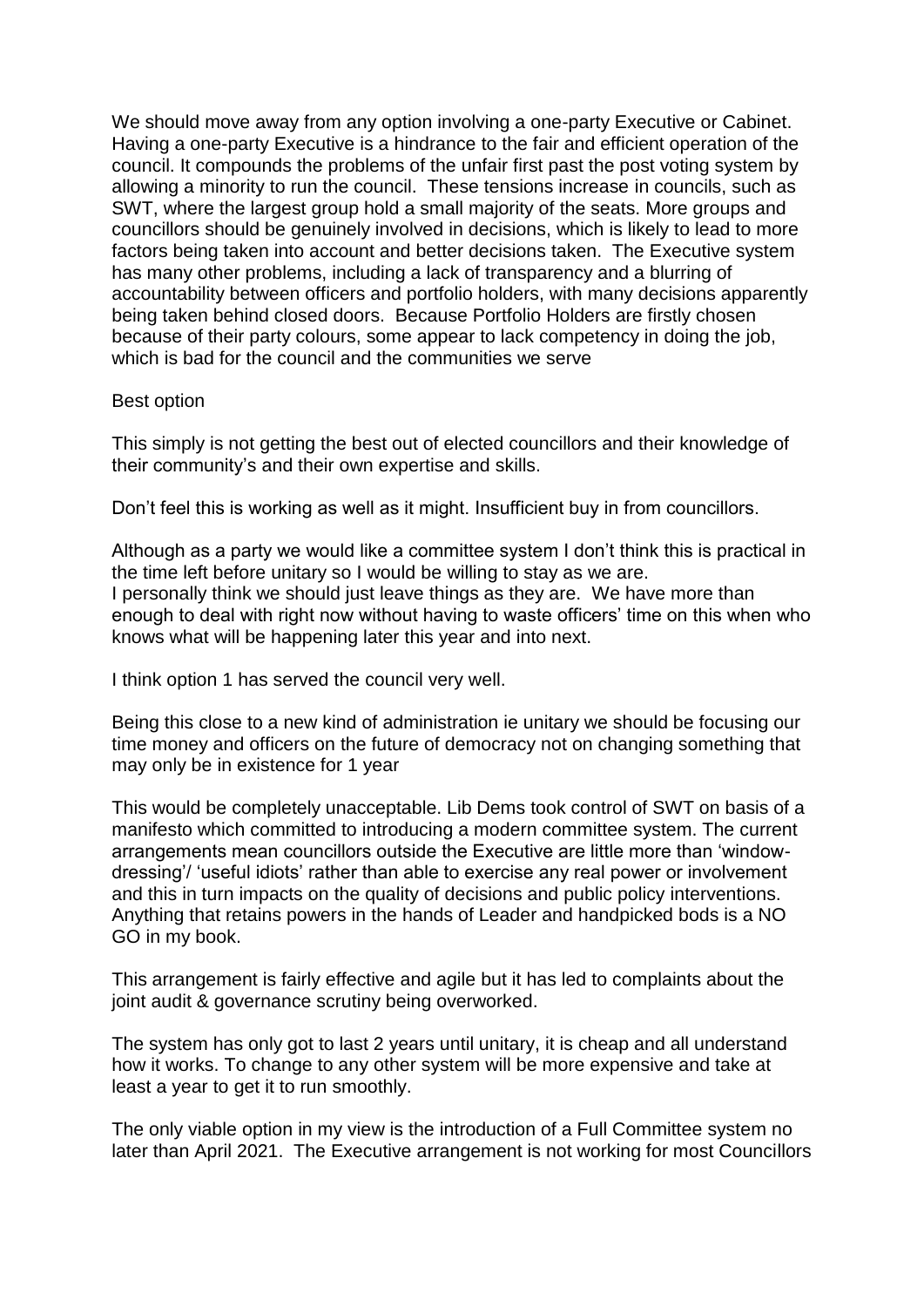and should be terminated as soon as possible and the Committee system introduced with immediate effect.

The current system needs updating to make sure All councillors views are taken into consideration.

The current system is not sustainable, whereby an individual makes a decision and the rest have to follow.

It's hard to keep most cllrs motivated and engaged when they feel so excluded from policy-making and decision-taking.

This arrangement is clearly not working and is not sufficiently transparent. Back bench councillors' views are totally disregarded

# **Option 2 – Executive arrangements with an extra Scrutiny Committee and splitting the Audit, Governance and Standards Committee into two – Audit & Governance Committee, Standards Committee**

Support this as a hybrid model due to the life expectancy of the council

Pointless. Seems like it will fall between the gaps.

The one scrutiny committee which we have is largely ignored by the Executive and they simply argue against almost all recommendations which scrutiny make. There would simply be 2 scrutiny committees which would be ignored.

This is not much different to the current system

I don't believe this would make any difference. Scrutiny doesn't have much teeth anyway.

I feel that there is little to be gained, but if it helps create greater member engagement, pragmatically it might be worth doing.

We should move away from any option involving a one-party Executive or Cabinet, for reasons given above (option 1).

Cannot see much advantage

This still does not address the involvement issues as referenced in comments on 1.

I think this would be an improvement on the current system and hope we can bring it in for the beginning of the next municipal year.

My preferred option is option 2 - Wonder if at all relevant now we are probably going to unitary in some form in a years time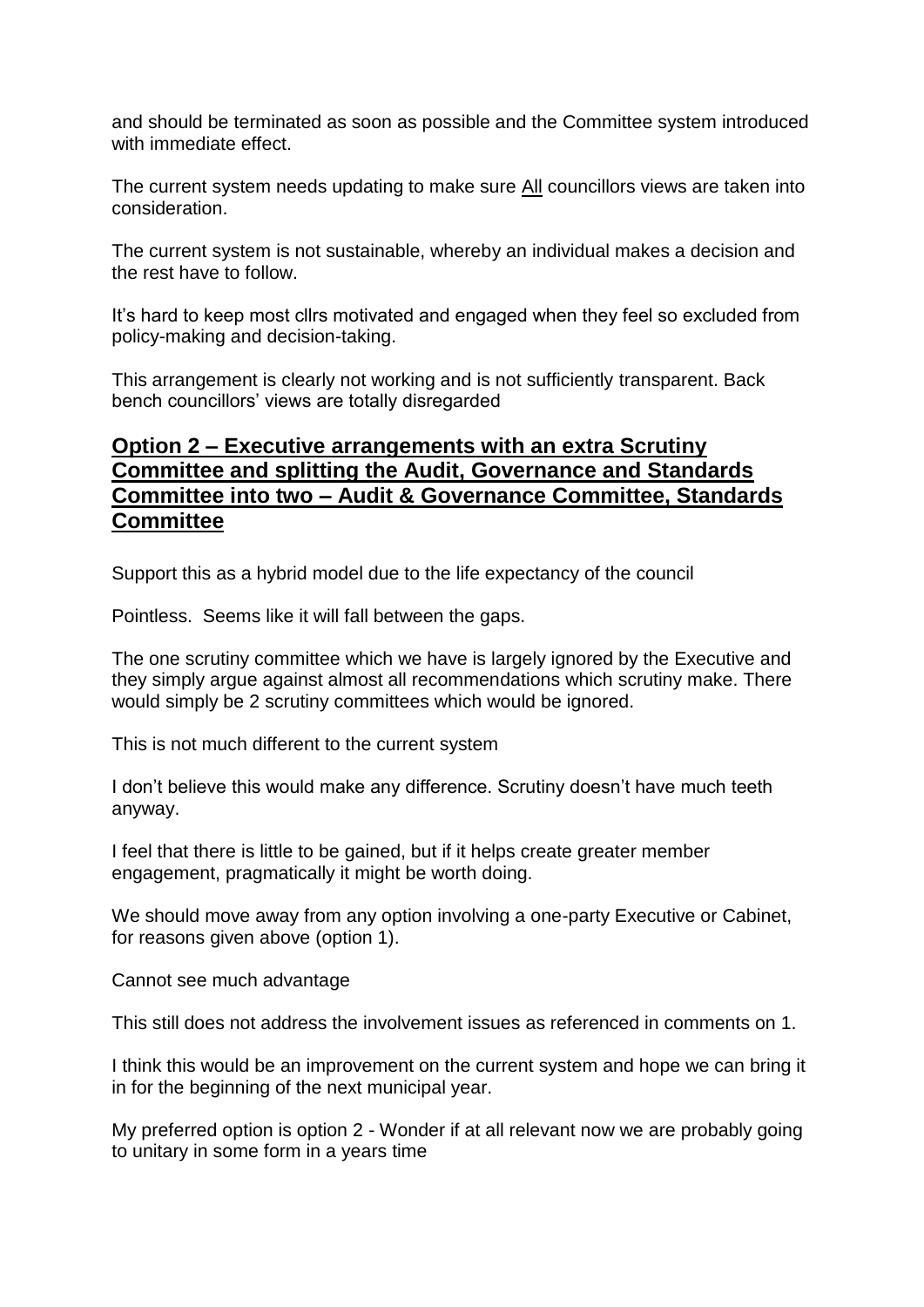The previous council had two scrutiny committees, corporate and community which looked at items relevant to those titles. This enabled councillors who were interested in certain subjects to sit on or attend and be involved in the debates and recommendations. Having the two committees also involved more councillors and there was more time for different subjects to be covered. I was unhappy during the transformation and said so that the council was only having one scrutiny committee and the reason was to save costs.

The current system with informal policy advisory groups (PAG) would enable back bench members to be involved in discussions and also allow officers to bring ideas informally for discussion

Bit pointless. This would be moving deckchairs around when the deck has rotted. An extra scrutiny committee would just be an extra committee for the Exec to ignore so more time wasted for councillors.

This arrangement presents the best way forward in my mind, by maintaining a working Executive and providing more scrutiny committees where needed.

I think staying as we are is fine but 2 gives a little more balance for scrutiny which I think is reasonable given the volume of work

The current system with two committees (AG & Standards) is frankly a non starter and offers nothing new or useful.

Scrutiny is only advisory and the Executive can ignore any recommendations made.

What is the point, scrutiny committee has no teeth, and they are advisors

Changes are too small to address issues above i.e. It's hard to keep most cllrs motivated and engaged when they feel so excluded from policy-making and decision-taking.

This would appear to be particularly burdensome

## **Option 3 – Committee System designed on the Directorate Structure**

If SWT was not coming to an end and we had far more information on this, i would review it further as to full cost, time and impact on working arrangements eg when will the committees meet, how long does a decision take, who would decide on evictions in housing portfolio, how do curveball events get dealt with, what is cost of set up etc

This seems a fairer way to enable and ensure the widest participation in decision making. The ruling group would still control committees but it would allow a much wider involvement for all Councillors.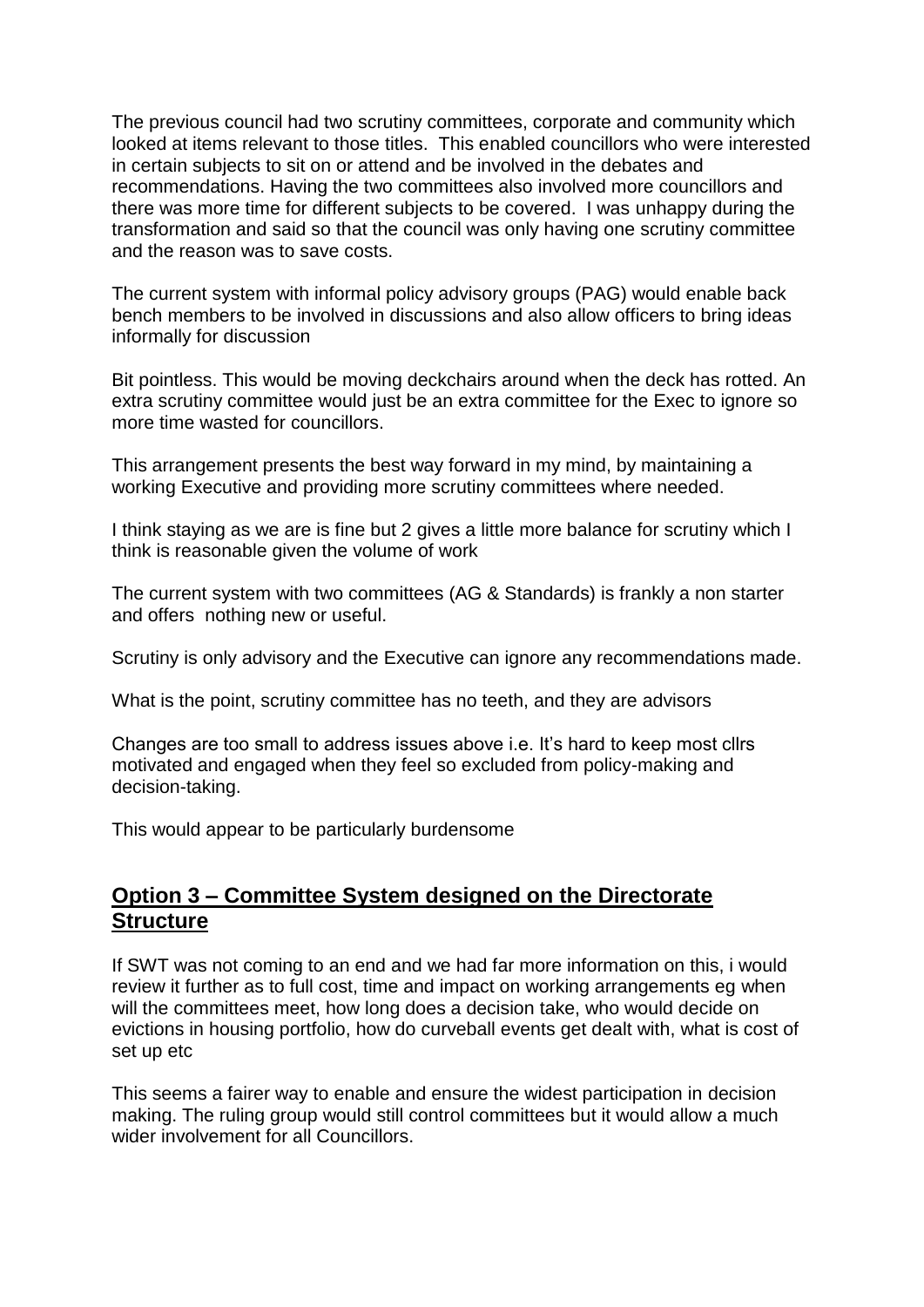In the absence of proper discussion, which committees would bring, we are left with the chaotic scenes we have witnessed in recent Full Council meetings. Committees will enable all members to have an input into issues in which they have some skills, knowledge or interest at any early stage when these are most needed, rather than at a late stage when any changes will be blocked.

A Committee Structure would allow all councillors to be more involved and encourage a 2 way process of engagement. It would allow councillors to chose and focus on a committee they are interested in with some knowledge or expertise. Councillors would have more confidence in Full Council proposals and feel that the minor details have also been adequately scrutinised.

In my view this is the least desirable option: slow, less focussed, and - as I have pointed out to others - it is likely to have to be more tightly politically whipped and therefore (counterintuitively perhaps) is the option where backbenchers will have least room for manoeuvre.

This is by far the best option. It is very important to give all groups a greater say and to give more members a greater opportunity to be involved in developing policy and taking decisions through committees, especially in areas in which they have an interest. A committee system should allow a greater variety of voices to be genuinely taken into account in council decision making, so being better for the council and the communities we serve.

Delayed decision making

This option allows for all councillors to be involved and does not cause the financial cost to go up as significantly as option 4.

I like the idea of linking with the Directorate structure, a logical move so that officer/budget implications, etc are in line. Pleased this does not involve significant extra costs.

I think if we could have another year or two to design and work out the details plus train Cllrs how it would work then this might be the best option but in view of unitary coming I do not think we should attempt to make this change now

My vote would be for option three the committee system as hopefully this would give greater representation based on the make up of the council than the current system

I believe this is the only viable option.

Committee system worked in the past and will work now and therefore should be introduced as soon as possible

This would be a retrograde move for the council, it would slow down decision making. Councillors who are not members of the existing committees do not attend other committees so I wonder if there will be the interest or commitment to fill lots of different committees. The current council is nearing its end if unitary moves forward and setting up and changing the whole system of the council is an unnecessarily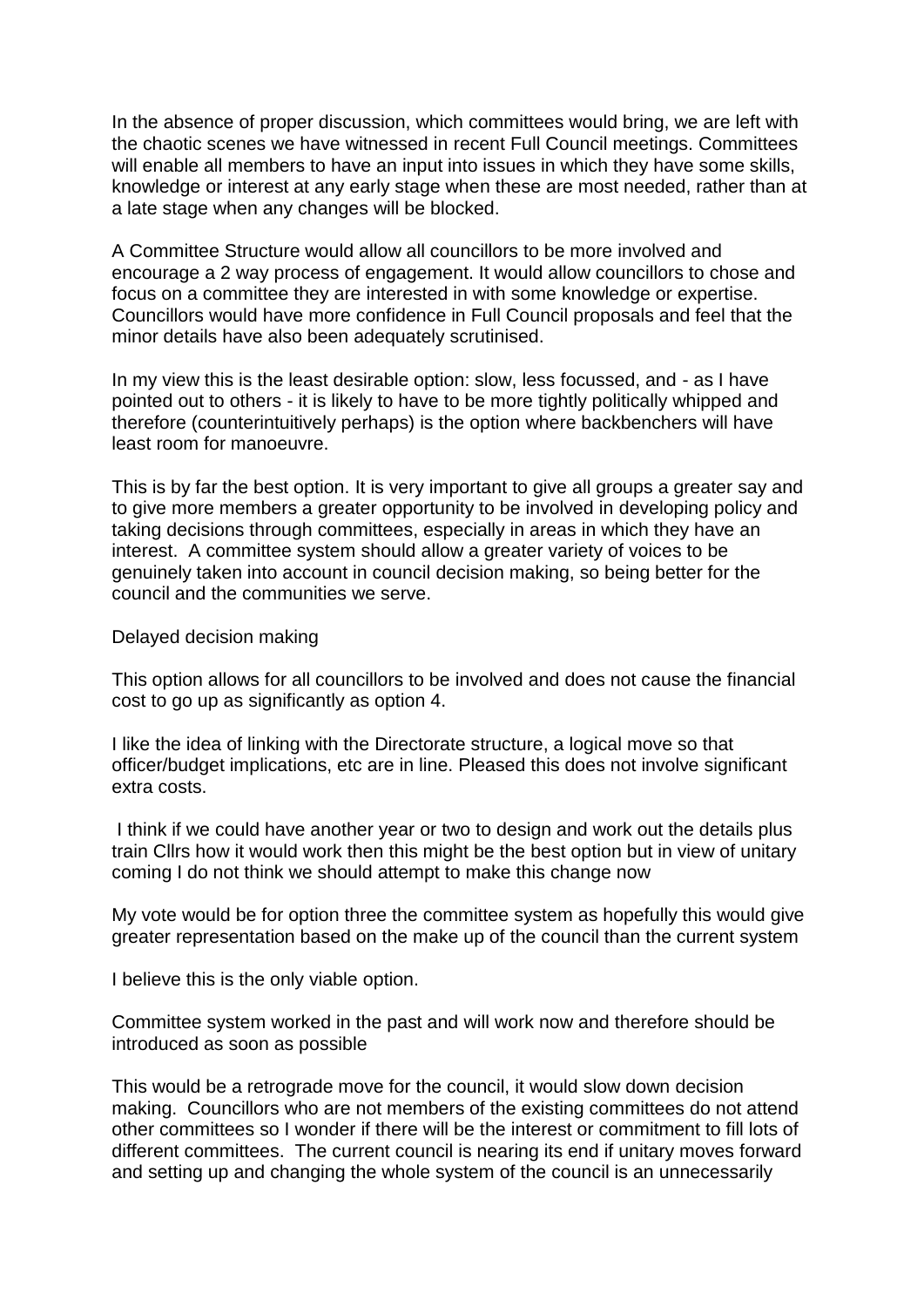time consuming operation. It also increases costs to the council which is already working hard to maintain standards of services for the residents of the area. Officers should be spending their time working on a review of the unparished area rather than on the system of governance of the council which has worked exceptionally well during a pandemic and post transformation.

Very strongly support this option for which there is a DEMOCRATIC MANDATE from electorate. I want this introduced for next municipal year. Finally ALL councillors would actually have a meaningful role and we would see more consensus-based policy and decisions. YES!!!! Have been having a close look at our existing constitution in preparation for serving on Constitution working group and comparing with committee system local authority decision structures and constitutional arrangements. Change would not be difficult to implement from that point of view.

I would like to have it noted that I strongly believe number 3 is the way to go, so I am all for the committee system.

This is a recipe for slow and difficult decision making, where every single decision is the result of late-night horse-trading and requiring a huge input of time from both committee members and officials. As originally envisaged, it would also have handed significant power away from the ruling group.

I feel this is the only option that would work well to enable very one to have their say. Much fairer system.

3 is definitely not ok in my opinion. It's very cumbersome and not responsive. Presumably if all Committees are politically proportionate then the ruling group could take all the chairs and vice chairs as you couldn't stipulate anything other than the ruling group taking those positions. I think the opposition parties would find this very irksome!!

The Committee System is in my view the only viable option as it allows Councillors with an interest or competence to sit on the committees that interest them and allows a much more collegiate and consensual approach to be made before going onto Full Council for ratification.

This is the most viable option and ideas/expertise can be used to the benefit of the committee.

The only viable option, whereby councillors with interests and expertise can choose which committee they can sit on to add value, debate/discuss issues in a proactive way rather than a chaotic ways that we have witnessed in recent full council meetings that goes on for ever!

Optimum system if we were not facing major time constraints due to re-organisation

Yes this is the only option I have voted for as I do not support any of the other option. Committee system would provide a more collaborative and transparent regime. A more modern and democratic government in these modern times.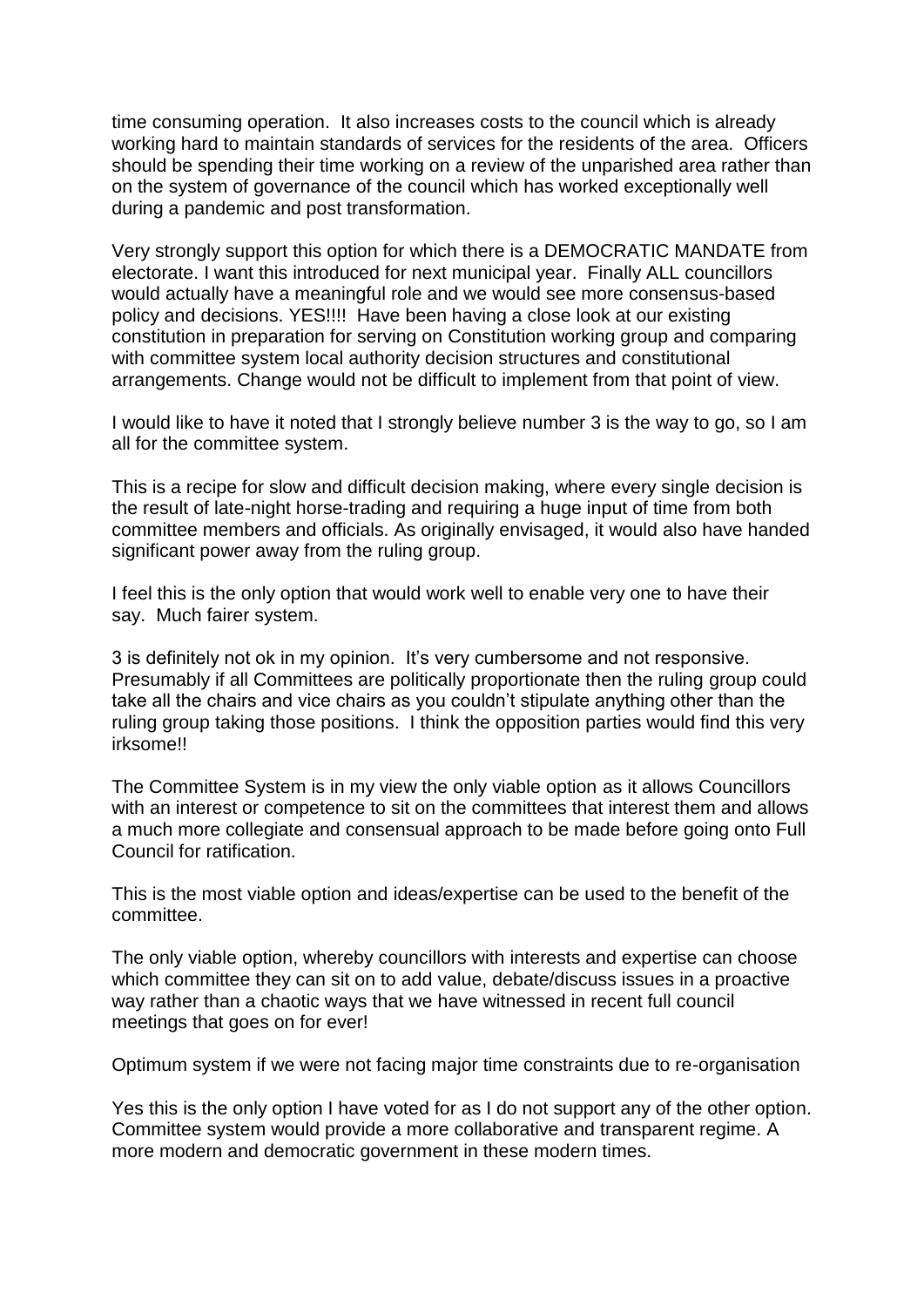This is the only viable option, it's more democratic than all of the others. I also believe that the number of Chairs should be handled in the same way as members of Committees. In that if one group has 51% of the Members on the Council, they should be allocated 51% of the Chairs, and 51% of the Deputy Chairs. Another group with 25% of the Members they should get 25% of the Chairs, and 25% of the Deputy Chairs.

# **Option 4 – Hybrid system designed on the Directorate Structure**

If SWT was not coming to an end and we had far more information on this, i would review it further as to full cost, time and impact on working arrangements eg when will the committees meet, how long does a decision take, who would decide on evictions in housing portfolio, how do curveball events get dealt with, what is cost of set up etc

Any hybrid scheme will involve two sets of decision-making bodies and this will continue, or perhaps even accentuate, the conflict within the Council. This is the last thing we need.

This is too similar to the current system

A hybrid system is preferable to leaving the system as it is but is inadequate when compared to the Committee system.

I think this could offer the best of both world in keeping the accountability and speed of the Executive system but giving. Members a real sense of influence and engagement over Policy at all stages of its creation.

We should move away from any option involving a one-party Executive or Cabinet, for reasons given above (under option 1).

### Most expensive

Creates a much bigger burden of cost, and I think will result in conflict between the old model and new with issues arising should executive move in a different direction to the committees.

### Expensive.

I don't know enough about this and would have to find out more about how it would or could work before opting for it. Again I do not think we have enough time left before unitary to make this change.

### Will not cut the mustard

This would again be moving deckchairs around when the deck has in fact rotted. Policy development committees would have no real power and just be extra committees for the Exec to ignore so more time wasted for councillors.